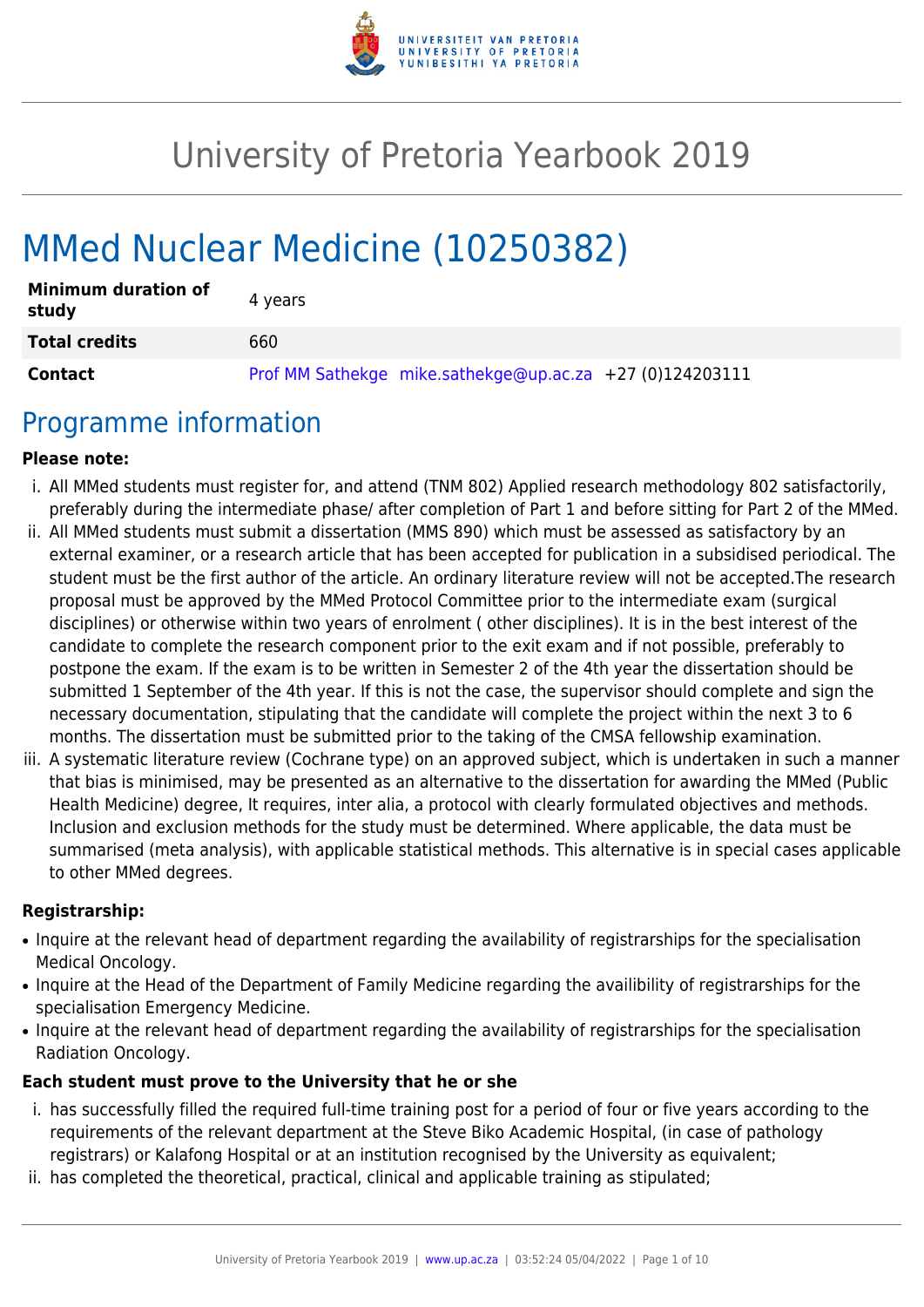

iii. has passed the prescribed written, oral, practical and/or clinical university examinations, and iv. has successfully completed the research component of the degree.

# Admission requirements

A prospective student for the MMed degree programme must be in possession of the MBChB degree of this University or a qualification deemed by the University to be equivalent to the MBChB degree for at least two years. In addition such a student must be registered as a physician with the Health Professions Council of South Africa for at least one year.

International students must have qualifications verified by SAQA. Contact department before applying for government positions. Contact department before application.

### Other programme-specific information

If a student specialises in Nuclear Medicine after having obtained the MMed in Radiological Diagnostics, Radiation Oncology or Internal Medicine, the duration will be three years.

**"Major subject"** refers to the recognised field of study in Medicine in which the student specialises. The study of the major subject extends over four or five years, as prescribed by the relevant department.

# Examinations and pass requirements

- i. The sequence of the examinations in the prerequisite subjects will be determined by the head of the department under which the major subject falls.
- ii. The nature, duration and time of the examinations in the prerequisite subjects are determined in cooperation with the heads of the departments under which the prerequisite subjects fall – with the proviso that, except in cases where stipulated otherwise, the examinations in the prerequisite subjects may be held at any time prior to or concurrently with the major subject. The examinations in the major subjects are held as follows:
- iii. In the case of four-year programmes: not before the end of the third year.
- iv. In the case of five-year programmes: not before the end of the fourth year.
- v. A minimum final mark of 50% is required by all departments to pass in a subject and in the clinical section of the examination, a subminimum of 50%. General Regulations apply.
- vi. A student is not admitted to the examination in a prerequisite subject (second examinations excluded) more than twice, nor is he or she admitted to the examination in the major subject more than twice.

**Note:** Certificates of satisfactory preparation and progress are required in respect of the fourth year of four-year programmes in which an examination is held at the end of the third year.

#### **Second examinations**

Second examinations for MMed students will only be held after at least six months have elapsed since the conclusion of the examination in which the student had failed.

#### **Rules governing the writing of the examinations of the College of Medicine of South Africa [CMSA]**

i. Only candidates who have met all requirements for the MMed degree except for the major subject (final examination), i.e. passed all prerequisite subjects (the latter to be interchangeable; can be passed either at the University or as primary and intermediary examinations at the College of Medicine of South Africa [CMSA], completed all practical, clinical and applicable training of four or five years as prescribed by the relevant academic department (continuous evaluation of the candidate, in an approved registrar post, by the head of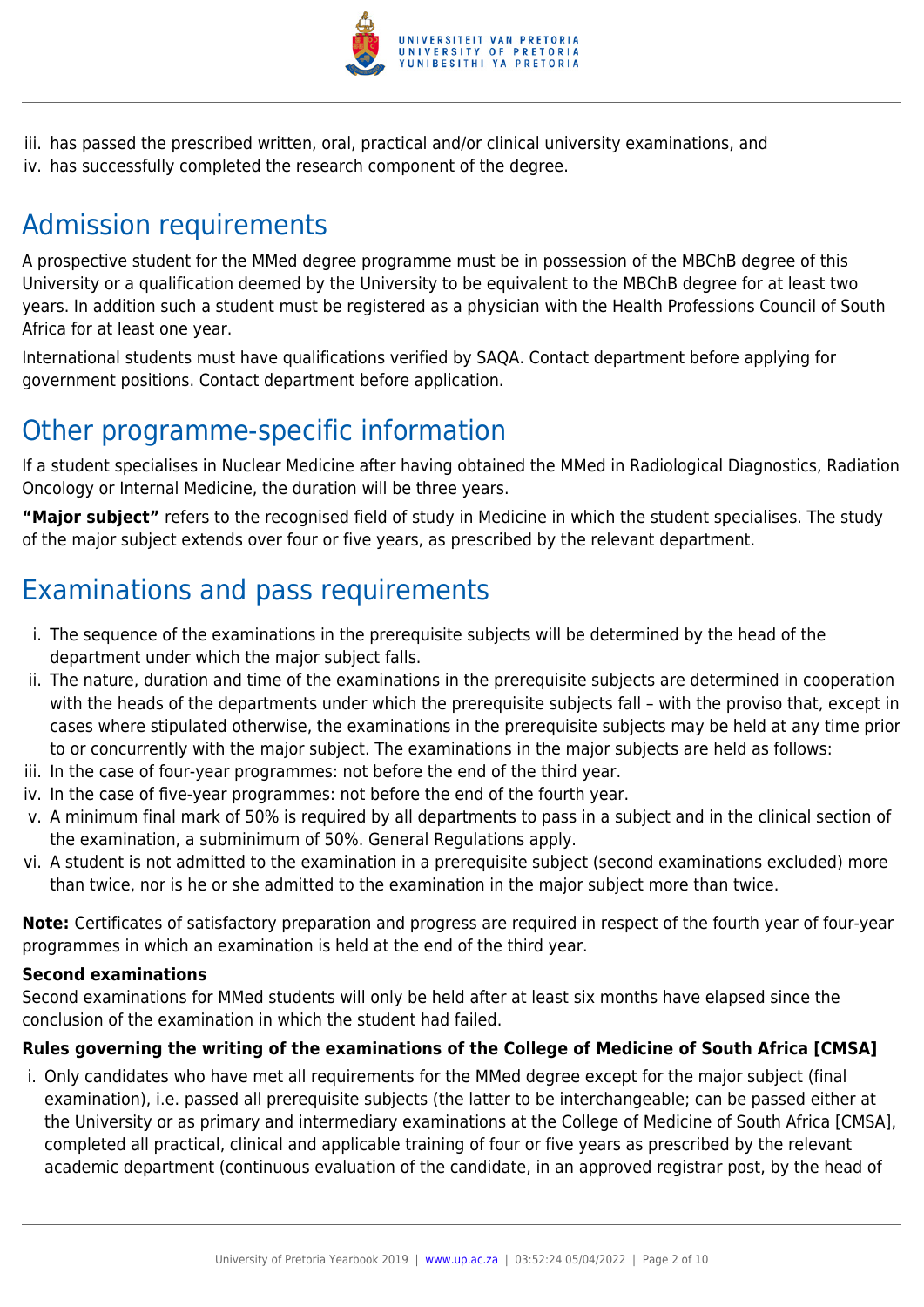

department of the candidate); and completed the required research component for the degree in accordance with the Faculty Yearbook regulations, i.e. Applied research methodology 800 (TNM 800) and the dissertation (MMS 800) or an article (not an ordinary literature review) that has been accepted for publication in a subsidised periodical, will be allowed to write the college examination (exit examination), after which they will obtain both the CMSA fellowship and the MMed as specialist qualifications.

ii. The rules have been effective as from 1 January 2011. As a transitional measure, cases will be considered on an individual basis where necessary.

## Exemption

#### **Exemption**

- i. The Faculty Board may grant partial exemption from the training and work mentioned under par. (b) and (c)(i) and (ii) above on the grounds of comparable training and experience completed in another post or at another recognised institution – with the proviso that exemption from a maximum period of 18 months may be granted with regard to four-year and five-year programmes.
- ii. Exemption from a maximum of three years may be granted by the Department of Medical Oncology for the MMed in Medical Oncology [MMed(MedOnc)] on the grounds of the MMed(Int) or MMed(Paed) degree of this University, or experience recognised by the University as equivalent.
- iii. Specific prerequisite subjects must be passed within 24 months after commencement of the programme.

### Pass with distinction

The degree is conferred at the end of the prescribed training period (i.e. three, four or five years, respectively). The degree is conferred with distinction on a student who has obtained a final mark of at least 75% in his or her major subject.

### General information

#### **Registrars**

Departments expect registrars to participate increasingly in the examining and treatment of patients in the hospital, both in-patients and out-patients, as well as performing and interpreting tests in the laboratory (where applicable); initially under supervision and later increasingly at their own responsibility. Lectures/symposia with closely related departments are organised, as well as discussions of literature, etc.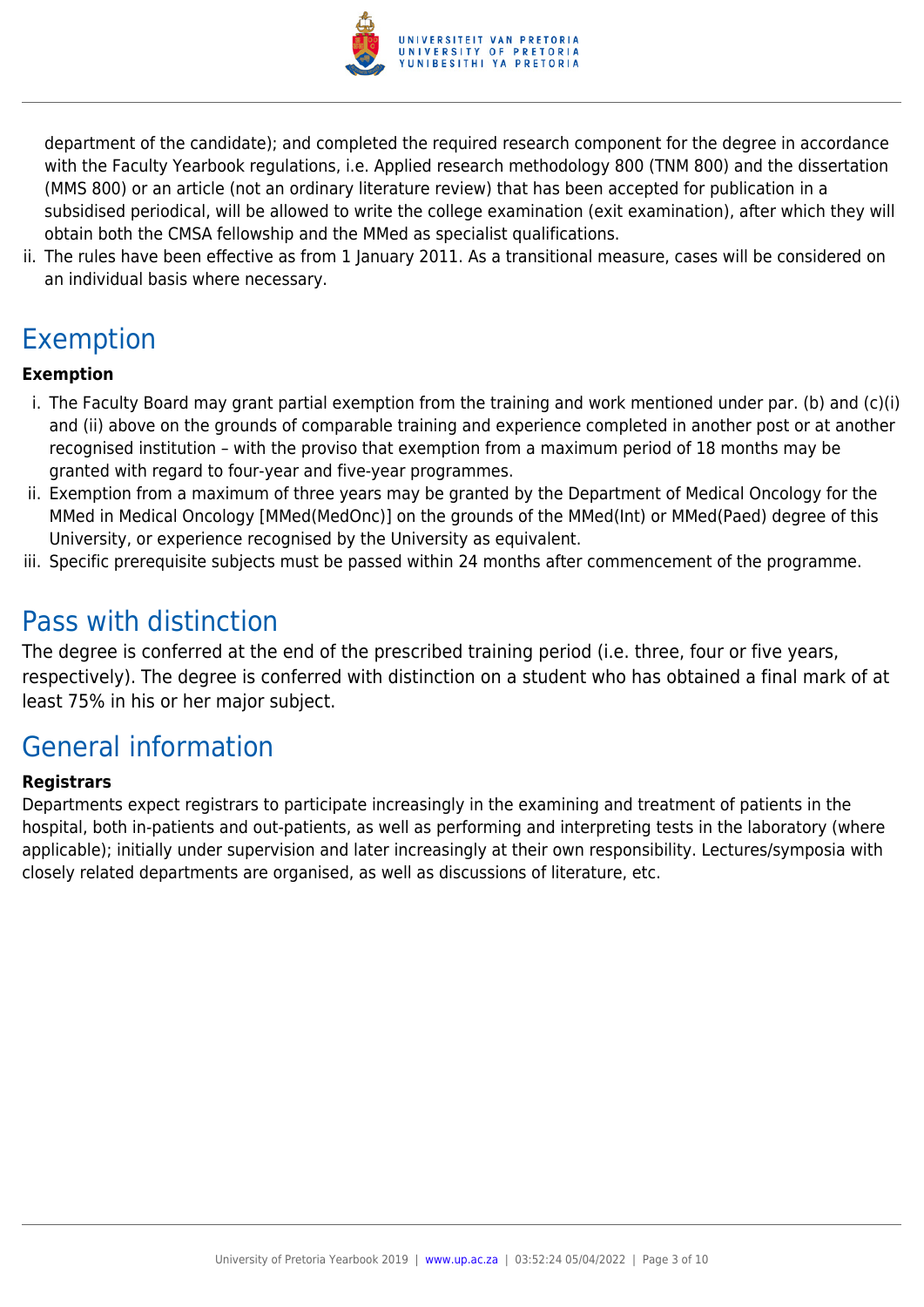

# Curriculum: Year 1

**Minimum credits: 660**

#### **Core modules**

#### **Anatomy 809 (ANA 809)**

| <b>Module credits</b>         | 36.00                                           |
|-------------------------------|-------------------------------------------------|
| <b>Prerequisites</b>          | No prerequisites.                               |
| <b>Contact time</b>           | 1 discussion class per week, 1 lecture per week |
| <b>Language of tuition</b>    | Module is presented in English                  |
| <b>Department</b>             | Anatomy                                         |
| <b>Period of presentation</b> | Year                                            |
|                               |                                                 |

#### **Physiology 801 (FSG 801)**

| <b>Module credits</b>         | 36.00                          |
|-------------------------------|--------------------------------|
| <b>Prerequisites</b>          | No prerequisites.              |
| Language of tuition           | Module is presented in English |
| <b>Department</b>             | Physiology                     |
| <b>Period of presentation</b> | Year                           |

#### **Nuclear medicine 801 (KDE 801)**

| <b>Module credits</b>         | 300.00                                      |
|-------------------------------|---------------------------------------------|
| <b>Prerequisites</b>          | ANA 809, FSG 801, KDE 802, PAG 801, RCF 800 |
| Language of tuition           | Module is presented in English              |
| <b>Department</b>             | <b>Nuclear Medicine</b>                     |
| <b>Period of presentation</b> | Year                                        |

#### **Nuclear physics 802 (KDE 802)**

| <b>Module credits</b>         | 36.00                          |
|-------------------------------|--------------------------------|
| <b>Prerequisites</b>          | No prerequisites.              |
| Language of tuition           | Module is presented in English |
| <b>Department</b>             | <b>Nuclear Medicine</b>        |
| <b>Period of presentation</b> | Year                           |

#### **Dissertation 890 (MMS 890)**

| <b>Module credits</b>      | 180.00                         |
|----------------------------|--------------------------------|
| <b>Language of tuition</b> | Module is presented in English |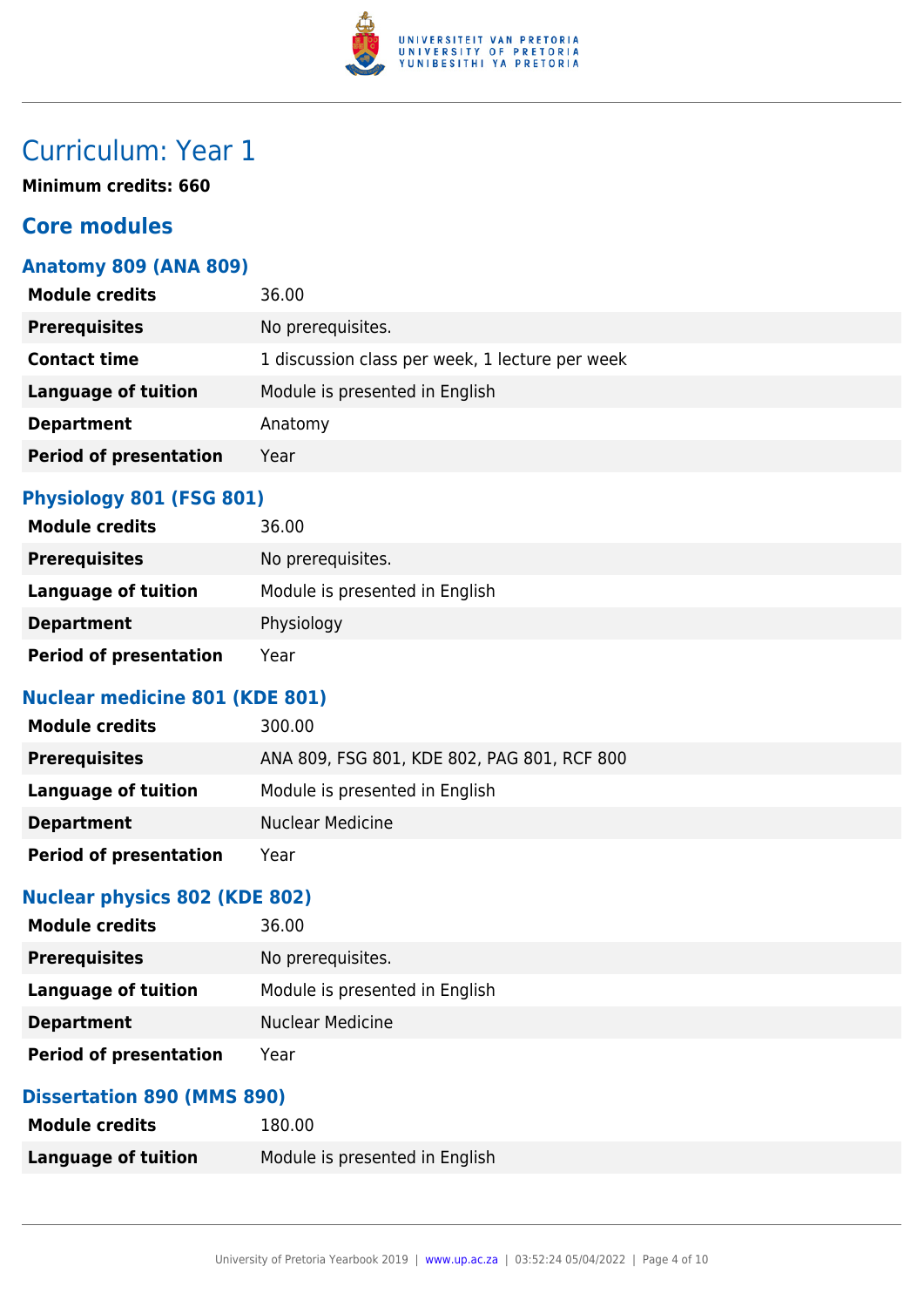

| <b>Department</b> | <b>School of Medicine</b> |
|-------------------|---------------------------|
|                   |                           |

**Period of presentation** Year

#### **Pathology 801 (PAG 801)**

| <b>Module credits</b>         | 36.00                          |
|-------------------------------|--------------------------------|
| <b>Prerequisites</b>          | No prerequisites.              |
| <b>Language of tuition</b>    | Module is presented in English |
| <b>Department</b>             | Anatomical Pathology           |
| <b>Period of presentation</b> | Year                           |

#### **Radiobiology, chemistry and pharmacology 800 (RCF 800)**

| No prerequisites.<br><b>Prerequisites</b>                               |  |
|-------------------------------------------------------------------------|--|
| 1 discussion class per week, 2 lectures per week<br><b>Contact time</b> |  |
| Module is presented in English<br><b>Language of tuition</b>            |  |
| <b>Nuclear Medicine</b><br><b>Department</b>                            |  |
| <b>Period of presentation</b><br>Year                                   |  |

#### **Applied research methodology 802 (TNM 802)**

| <b>Module credits</b>         | 0.00                                |
|-------------------------------|-------------------------------------|
| Language of tuition           | Module is presented in English      |
| <b>Department</b>             | <b>Health Sciences Deans Office</b> |
| <b>Period of presentation</b> | Year                                |
|                               |                                     |

#### **Module content**

\*Attendance module only.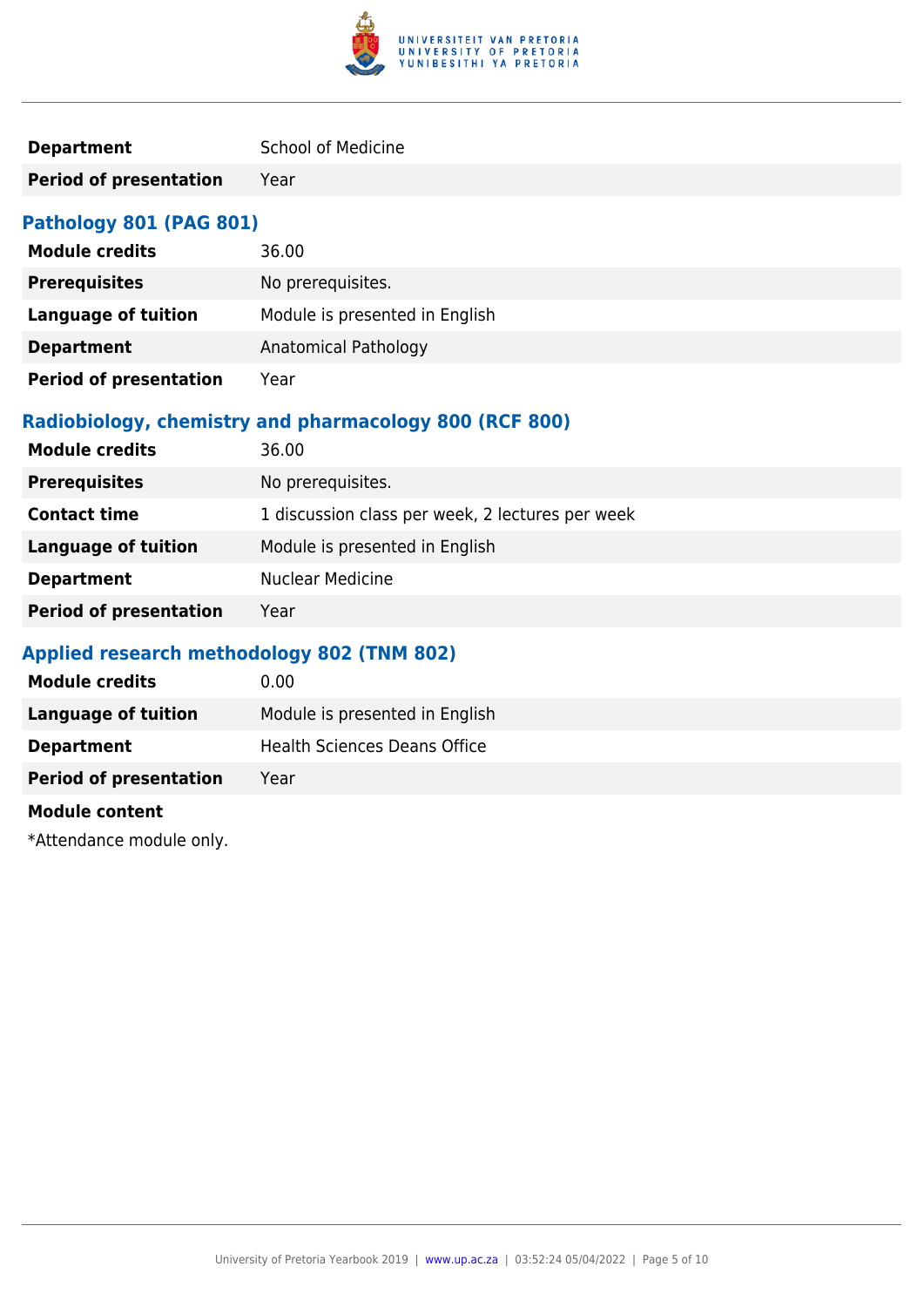

# Curriculum: Year 2

**Minimum credits: 660**

#### **Core modules**

#### **Anatomy 809 (ANA 809)**

| <b>Module credits</b>         | 36.00                                           |
|-------------------------------|-------------------------------------------------|
| <b>Prerequisites</b>          | No prerequisites.                               |
| <b>Contact time</b>           | 1 discussion class per week, 1 lecture per week |
| <b>Language of tuition</b>    | Module is presented in English                  |
| <b>Department</b>             | Anatomy                                         |
| <b>Period of presentation</b> | Year                                            |
|                               |                                                 |

#### **Physiology 801 (FSG 801)**

| <b>Module credits</b>         | 36.00                          |
|-------------------------------|--------------------------------|
| <b>Prerequisites</b>          | No prerequisites.              |
| Language of tuition           | Module is presented in English |
| <b>Department</b>             | Physiology                     |
| <b>Period of presentation</b> | Year                           |

#### **Nuclear medicine 801 (KDE 801)**

| <b>Module credits</b>         | 300.00                                      |
|-------------------------------|---------------------------------------------|
| <b>Prerequisites</b>          | ANA 809, FSG 801, KDE 802, PAG 801, RCF 800 |
| Language of tuition           | Module is presented in English              |
| <b>Department</b>             | <b>Nuclear Medicine</b>                     |
| <b>Period of presentation</b> | Year                                        |

#### **Nuclear physics 802 (KDE 802)**

| <b>Module credits</b>         | 36.00                          |
|-------------------------------|--------------------------------|
| <b>Prerequisites</b>          | No prerequisites.              |
| Language of tuition           | Module is presented in English |
| <b>Department</b>             | <b>Nuclear Medicine</b>        |
| <b>Period of presentation</b> | Year                           |

#### **Dissertation 890 (MMS 890)**

| <b>Module credits</b>      | 180.00                         |
|----------------------------|--------------------------------|
| <b>Language of tuition</b> | Module is presented in English |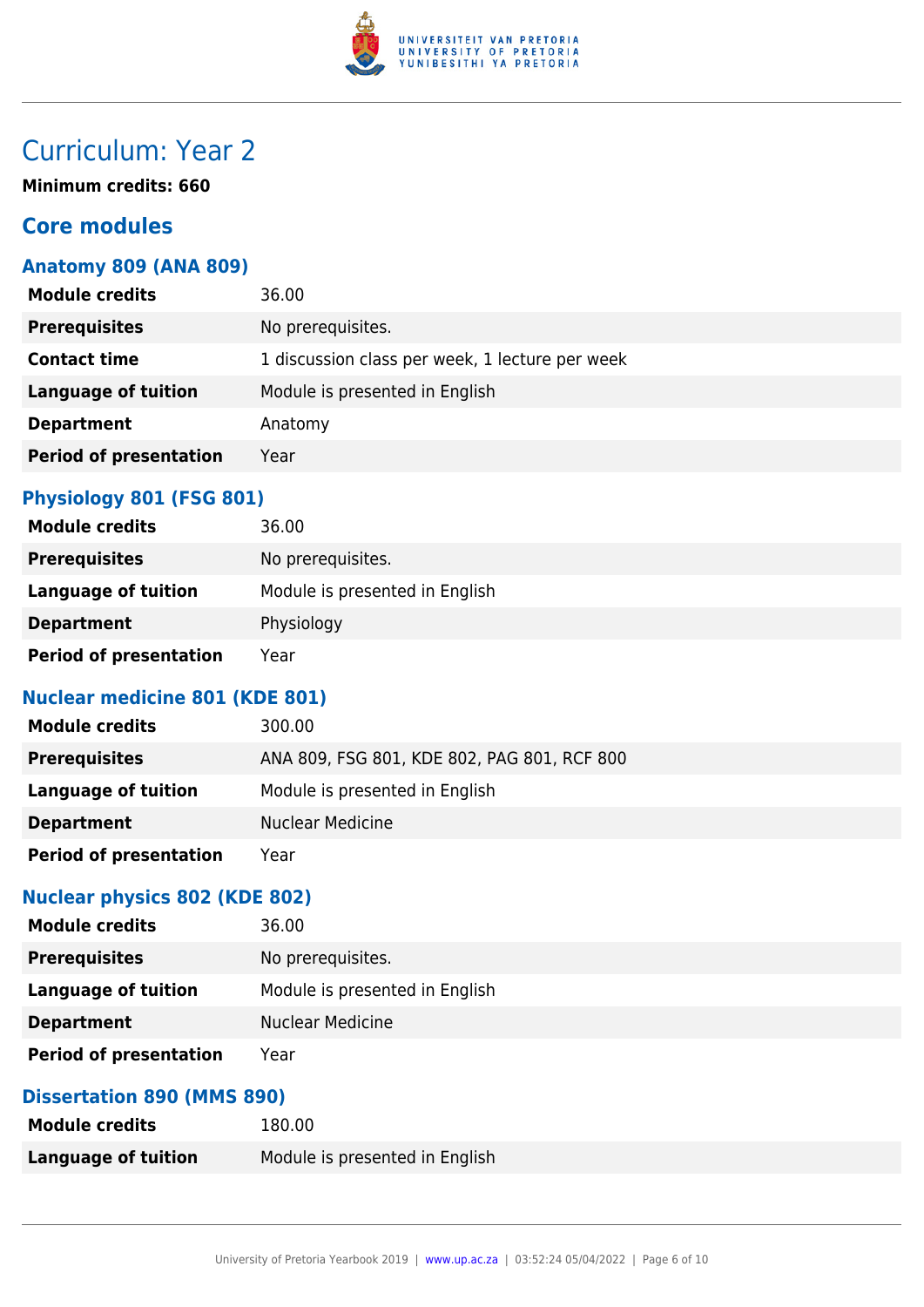

| <b>Department</b> | <b>School of Medicine</b> |
|-------------------|---------------------------|
|                   |                           |

**Period of presentation** Year

#### **Pathology 801 (PAG 801)**

| <b>Module credits</b>         | 36.00                          |
|-------------------------------|--------------------------------|
| <b>Prerequisites</b>          | No prerequisites.              |
| <b>Language of tuition</b>    | Module is presented in English |
| <b>Department</b>             | Anatomical Pathology           |
| <b>Period of presentation</b> | Year                           |

#### **Radiobiology, chemistry and pharmacology 800 (RCF 800)**

| <b>Module credits</b>         | 36.00                                            |
|-------------------------------|--------------------------------------------------|
| <b>Prerequisites</b>          | No prerequisites.                                |
| <b>Contact time</b>           | 1 discussion class per week, 2 lectures per week |
| <b>Language of tuition</b>    | Module is presented in English                   |
| <b>Department</b>             | <b>Nuclear Medicine</b>                          |
| <b>Period of presentation</b> | Year                                             |

#### **Applied research methodology 802 (TNM 802)**

| <b>Module credits</b>         | 0.00                                |
|-------------------------------|-------------------------------------|
| Language of tuition           | Module is presented in English      |
| <b>Department</b>             | <b>Health Sciences Deans Office</b> |
| <b>Period of presentation</b> | Year                                |
|                               |                                     |

#### **Module content**

\*Attendance module only.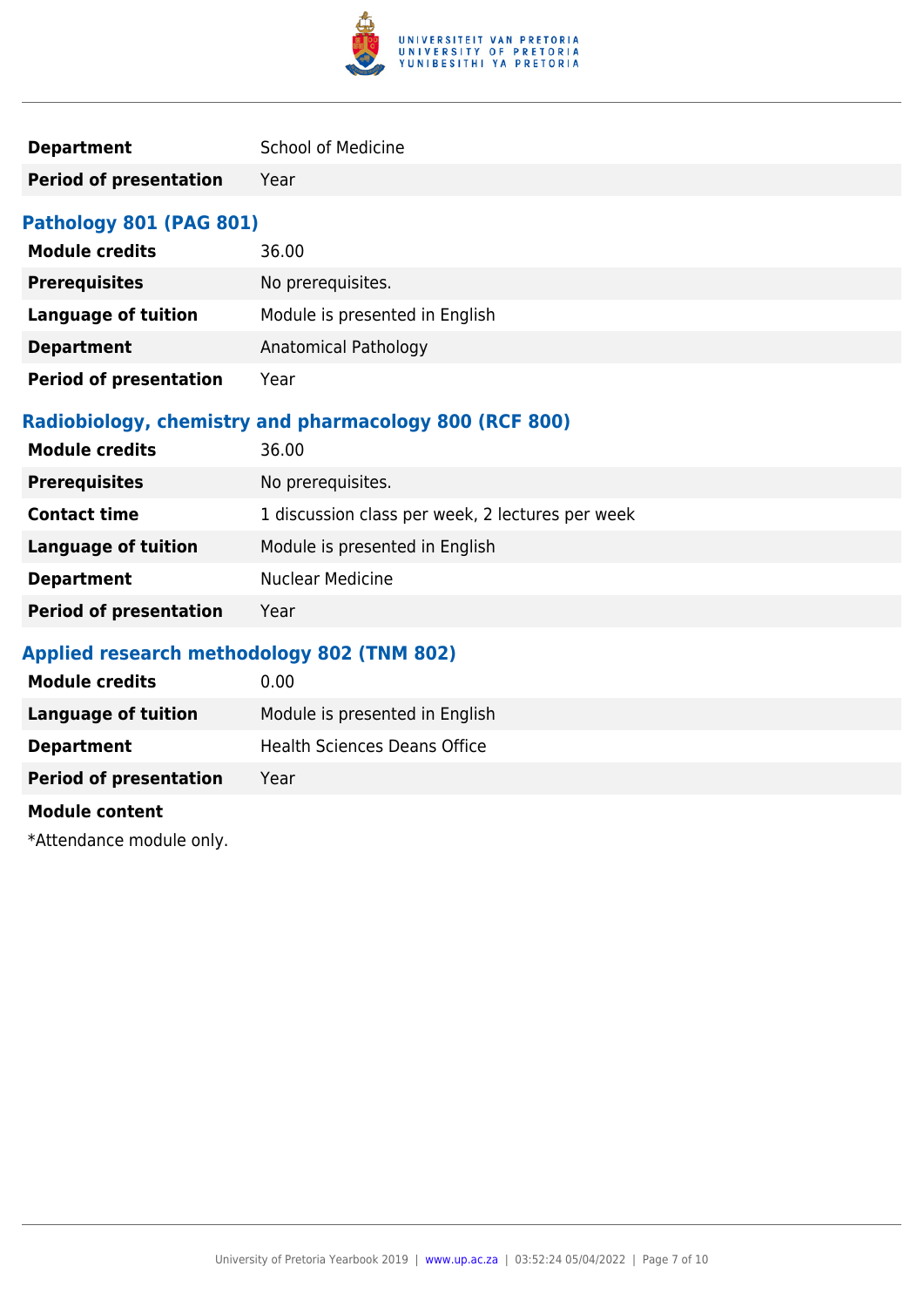

# Curriculum: Year 3

**Minimum credits: 660**

#### **Core modules**

#### **Anatomy 809 (ANA 809)**

| <b>Module credits</b>         | 36.00                                           |
|-------------------------------|-------------------------------------------------|
| <b>Prerequisites</b>          | No prerequisites.                               |
| <b>Contact time</b>           | 1 discussion class per week, 1 lecture per week |
| <b>Language of tuition</b>    | Module is presented in English                  |
| <b>Department</b>             | Anatomy                                         |
| <b>Period of presentation</b> | Year                                            |
|                               |                                                 |

#### **Physiology 801 (FSG 801)**

| <b>Module credits</b>         | 36.00                          |
|-------------------------------|--------------------------------|
| <b>Prerequisites</b>          | No prerequisites.              |
| Language of tuition           | Module is presented in English |
| <b>Department</b>             | Physiology                     |
| <b>Period of presentation</b> | Year                           |

#### **Nuclear medicine 801 (KDE 801)**

| <b>Module credits</b>         | 300.00                                      |
|-------------------------------|---------------------------------------------|
| <b>Prerequisites</b>          | ANA 809, FSG 801, KDE 802, PAG 801, RCF 800 |
| Language of tuition           | Module is presented in English              |
| <b>Department</b>             | <b>Nuclear Medicine</b>                     |
| <b>Period of presentation</b> | Year                                        |

#### **Nuclear physics 802 (KDE 802)**

| <b>Module credits</b>         | 36.00                          |
|-------------------------------|--------------------------------|
| <b>Prerequisites</b>          | No prerequisites.              |
| Language of tuition           | Module is presented in English |
| <b>Department</b>             | <b>Nuclear Medicine</b>        |
| <b>Period of presentation</b> | Year                           |

#### **Dissertation 890 (MMS 890)**

| <b>Module credits</b> | 180.00                         |
|-----------------------|--------------------------------|
| Language of tuition   | Module is presented in English |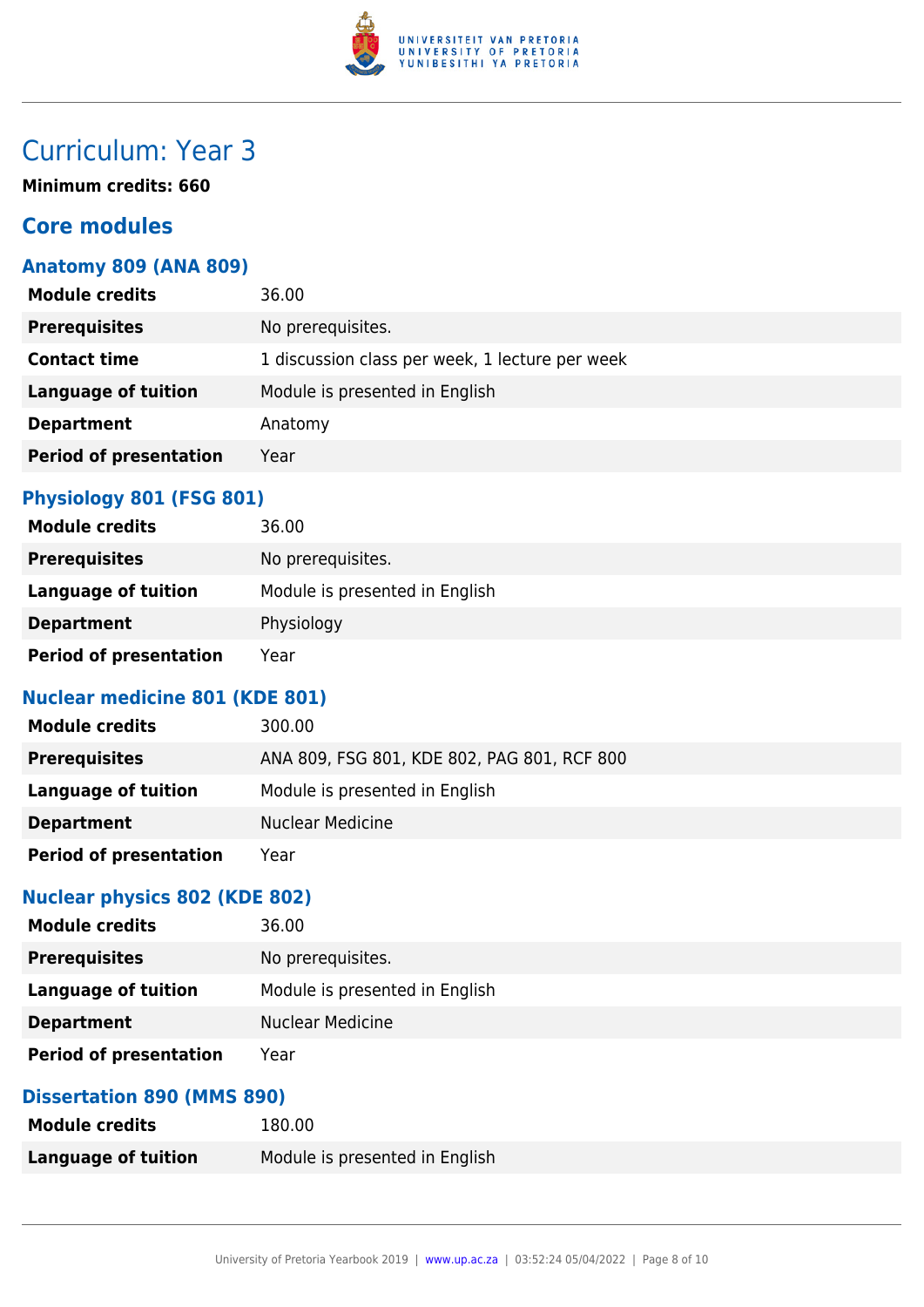

| <b>Department</b> | <b>School of Medicine</b> |
|-------------------|---------------------------|
|                   |                           |

**Period of presentation** Year

#### **Pathology 801 (PAG 801)**

| <b>Module credits</b>         | 36.00                          |
|-------------------------------|--------------------------------|
| <b>Prerequisites</b>          | No prerequisites.              |
| <b>Language of tuition</b>    | Module is presented in English |
| <b>Department</b>             | Anatomical Pathology           |
| <b>Period of presentation</b> | Year                           |

#### **Radiobiology, chemistry and pharmacology 800 (RCF 800)**

| <b>Module credits</b>         | 36.00                                            |
|-------------------------------|--------------------------------------------------|
| <b>Prerequisites</b>          | No prerequisites.                                |
| <b>Contact time</b>           | 1 discussion class per week, 2 lectures per week |
| <b>Language of tuition</b>    | Module is presented in English                   |
| <b>Department</b>             | <b>Nuclear Medicine</b>                          |
| <b>Period of presentation</b> | Year                                             |

#### **Applied research methodology 802 (TNM 802)**

| <b>Module credits</b>         | 0.00                                |
|-------------------------------|-------------------------------------|
| Language of tuition           | Module is presented in English      |
| <b>Department</b>             | <b>Health Sciences Deans Office</b> |
| <b>Period of presentation</b> | Year                                |
|                               |                                     |

#### **Module content**

\*Attendance module only.